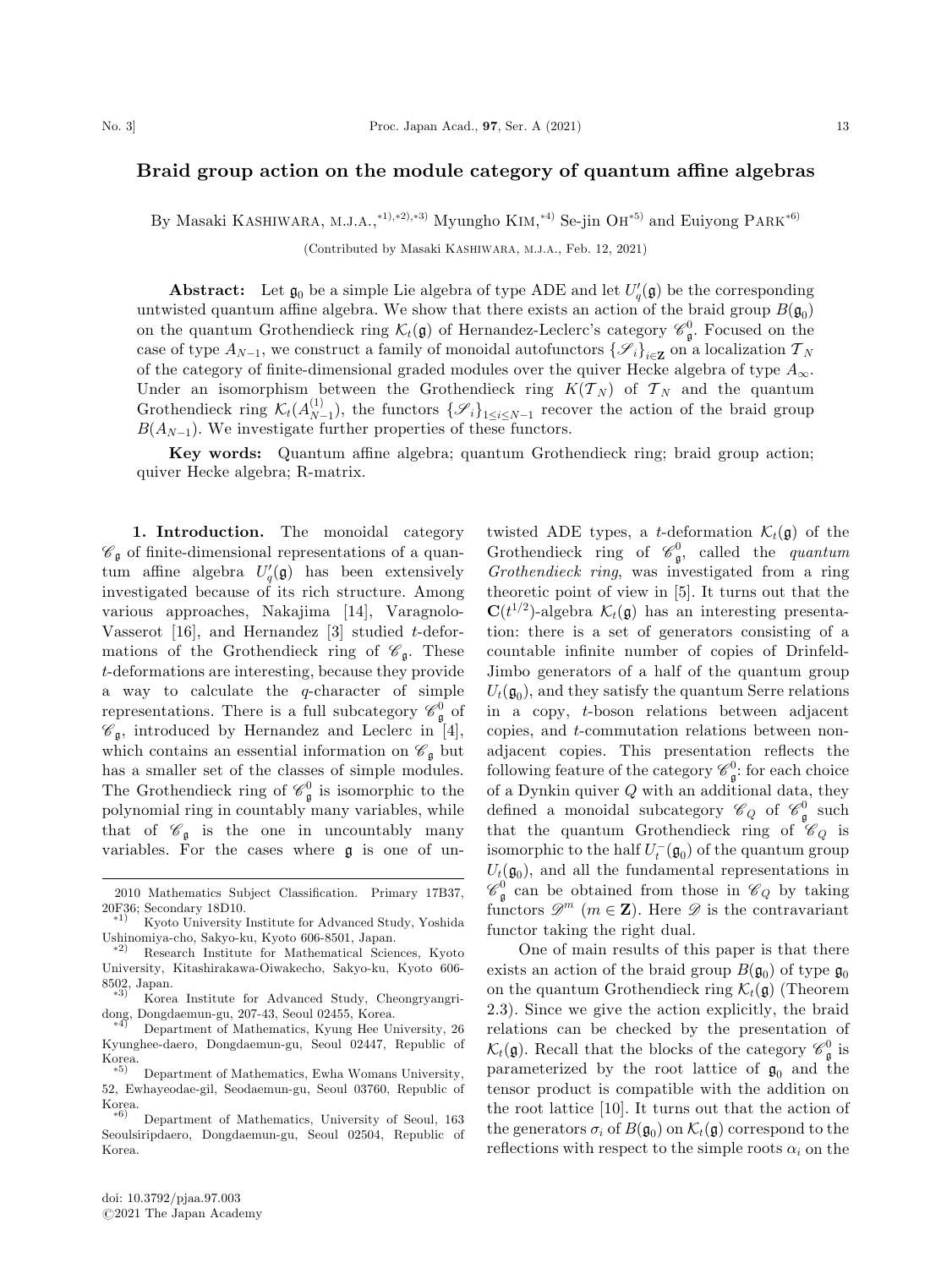root lattice. Indeed, the action of  $\sigma_i$  is related with Saito's reflection functor as seen in Theorem 2.4.

We conjecture that the braid group action can be lifted to the action on the monoidal category  $\mathcal{C}_{\mathfrak{g}}^0$ . We show that it is the case when  $\mathfrak g$  is of type  $A_{N-1}^{(1)}$ . A key point of view is the use of a rigid monoidal category  $\mathcal{T}_N$  which is constructed out of the category A of finite-dimensional graded modules over the quiver Hecke algebra  $R^{A_{\infty}}$  of type  $A_{\infty}$  [7]. It is a certain localization of  $A$  and there is a monoidal functor  $\mathcal{F}_N$  from  $\mathcal{T}_N$  to  $\mathscr{C}_{A_{N-1}^{(1)}}^{0}$  which sends simple objects to simple objects. Moreover this functor induces an isomorphism between the Grothendieck ring  $K(T_N)$  and the quantum Grothendieck ring  $\mathcal{K}_t(A_{N-1}^{(1)})$ . It is summarized by the diagram

$$
K(\mathcal{T}_N) \xrightarrow{\sim} \mathcal{K}_t(A_{N-1}^{(1)}) \xrightarrow{t=1} K(\mathscr{C}_{A_{N-1}^{(1)}}^{0}).
$$

Hence the category  $\mathcal{T}_N$  can be understood as a graded lift of  $\mathscr{C}_{A_{N-1}^{(1)}}^{0}$  as a rigid monoidal category.

We show that there is a family of monoidal autofunctors  $\{\mathscr{S}_i\}_{1\leq i\leq N-1}$  on the category  $\mathcal{T}_N$ which recover the action of the braid group  $B(A_{N-1})$  under the isomorphism between  $K(\mathcal{T}_N)$ and  $\mathcal{K}_t(A_{N-1}^{(1)})$  (Theorem 3.1, Theorem 3.3). There is a general procedure, developed in [11], to construct monoidal functors between the categories of modules over quiver Hecke algebras, and a similar procedure can be applied for the category  $T_N$ . This is a main advantage in working on the category  $\mathcal{T}_N$  rather than the category  $\mathscr{C}_{A_{N-1}^{(1)}}^{0}$ .

Finally we provide several consequences of the existence of such functors  $\mathscr{S}_i$ . For a simple object L which belongs to an orbit of  $L(i)$  for some i under the action  $B(A_{N-1})$ , one can define an automorphism  $s_L$  which has similar properties with the automorphisms  $s_i$  (Theorem 4.2). Moreover  $s_{L(i)}$ coincides with  $s_i$ .

This paper is an announcement whose details will appear elsewhere.

Convention 1.1. Throughout this paper, we keep the following conventions.

- (a) For a statement P,  $\delta(P)$  is 1 or 0 according that P is true or not.
- (b) For  $k, \ell \in \mathbb{Z}$  and  $s \in \mathbb{Z}_{\geq 1}$ , we write  $k \equiv_s \ell$  if s divides  $k - \ell$  and  $k \neq s \ell$ , otherwise.

2. Braid group action on the quantum **Grothendieck rings.** Let  $\mathfrak{g}_0$  be a finite-dimensional simple Lie algebra of simply-laced type with a Cartan matrix  $\mathbf{A} = (a_{ij})_{i,j \in I_0}$ , g the untwisted

affine Kac-Moody algebra associated with  $\mathfrak{g}_0$ , and  $U_q'(\mathfrak{g})$  the quantum affine algebra associated with  $\mathfrak{g}$ . We take the algebraic closure of  $\mathbf{C}(q)$  inside  $\bigcup_{m>0} \mathbf{C}((q^{1/m}))$  as the base field **k** for  $U_q'(\mathfrak{g})$ . Let  $\mathscr{C}_{\mathfrak{g}}$  be the category of finite-dimensional integrable modules over  $U_q'(\mathfrak{g})$ . There is a family  $\{V(\varpi_i)_c \mid i \in$  $I_0, c \in \mathbf{k}^{\times}$  in  $\mathscr{C}_{\mathfrak{g}}$ , called the *fundamental represen*tations.

Following [4], we denote by  $\mathcal{C}_{\mathfrak{g}}^0$  the smallest full subcategory of the category  $\mathscr{C}_{\mathfrak{g}}$  which is stable under taking subquotients, extensions, tensor products and contains

$$
\{V(\varpi_i)_{(-q)^p} \mid i \in I_0, \ p \equiv d(1,i) \text{ mod } 2\},\
$$

where  $d(i, j)$  is the distance between the vertices i and j in the Dynkin diagram of  $\mathfrak{g}_0$ . Here  $1 \in I_0$  is an arbitrarily chosen element. Then the complexified Grothendieck ring  $C \otimes_Z K(\mathscr{C}_{\mathfrak{g}}^0)$  of  $\mathscr{C}_{\mathfrak{g}}^0$  has a t-deformation  $\mathcal{K}_t(\mathfrak{g})$ , called the quantum Grothendieck ring of  $\mathcal{C}_{\mathfrak{g}}^0$ . To each simple module S in  $\mathcal{C}_{\mathfrak{g}}^0$ , we can associate an element  $[S]_t$  of  $\mathcal{K}_t(\mathfrak{g})$  and we have  $\mathcal{K}_t(\mathfrak{g}) = \bigoplus \mathbf{C}(t^{1/2})[S]_t$ . Here S ranges over the set of the isomorphism classes of simple modules in  $\mathscr{C}^0_{\mathfrak{g}}$ .

Let Q be a Dynkin quiver with type  $\mathfrak{g}_0$ , and let  $\phi_Q$  be a height function, i.e., it associates an integer  $\phi_Q(i)$  to each vertex i of Q such that  $\phi_Q(i)$  =  $\phi_Q(j) + 1$  if  $i \to j$ . We assume further that  $\phi_O(1) \in 2\mathbb{Z}$ . A pair  $Q = (Q, \phi_O)$  is called a Q-data.

For a sink i of Q, let  $s_iQ := (s_iQ, \phi_{s_iQ})$  be the Q-data consisting of the Dynkin quiver  $s_iQ$  obtained from  $Q$  by reversing the arrows of  $Q$  adjacent to i and the height function  $\phi_{s_iQ}$  of  $s_iQ$  given by  $\phi_{s_iO}(j)=\phi_O(j)+2\delta_{i,i}.$ 

To a Q-data Q, Hernandez-Leclerc [5] associated a full monoidal subcategory  $\mathcal{C}_Q$  of  $\mathcal{C}_\mathfrak{g}^0$ , and a monoidal functor  $\mathcal{F}_Q: R_{\mathfrak{g}_0} \text{-mod} \to \mathscr{C}_Q$  is constructed in [2,6], and Fujita [1,2] proved that  $\mathcal{F}_Q$  is an equivalence of categories. Here,  $R_{\mathfrak{g}_0}$ -mod is the monoidal category of finite-dimensional modules (with nilpotent actions of the generators  $x_k$ ) over the quiver Hecke algebra  $R_{\mathfrak{g}_0}$  associated with  $\mathfrak{g}_0$ . Note that  $\mathcal{F}_Q(L(i))$  is a fundamental module for any  $i \in I_0$ , where  $L(i) \in R_{\mathfrak{g}_0}$ -mod is the simple module associated with i.

Then, for a Q-data Q, we have an embedding of  $\mathbf{Z}[t^{\pm 1}]$ -algebras

$$
j_Q: K(R_{\mathfrak{g}_0} \text{-}\mathsf{gmod}) \hookrightarrow \mathcal{K}_t(\mathfrak{g})
$$

induced by  $\mathcal{F}_Q$ .

Let  $\mathbf{K}_t(\mathfrak{g}_0)$  be the  $\mathbf{C}(t^{1/2})$ -algebra generated by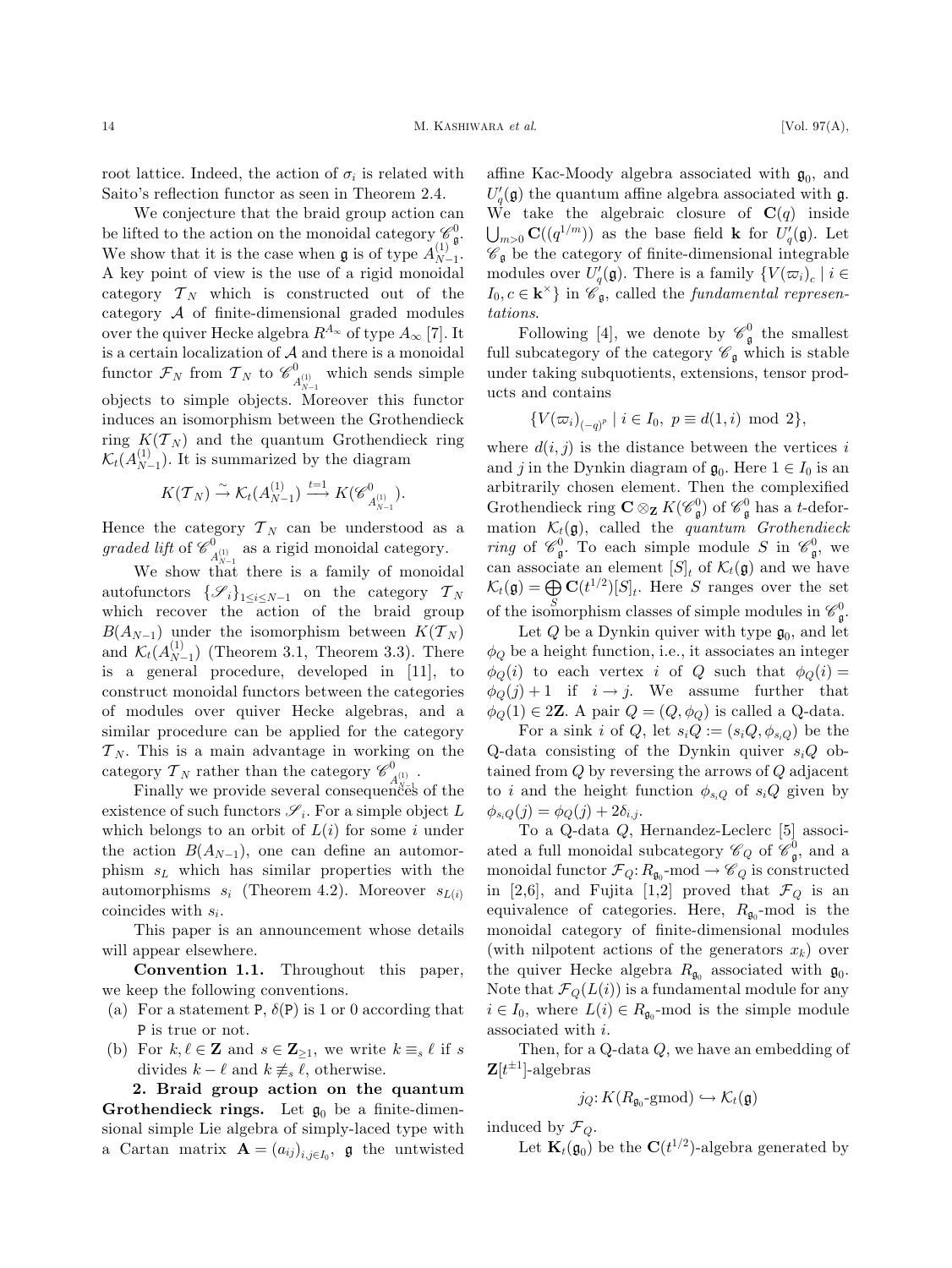$\{y_{i,m} \mid i \in I_0, m \in \mathbb{Z}\}\$  with the defining relations: For  $m \in \mathbb{Z}$  and  $i, j \in I_0$ ,

(a) 
$$
y_{i,m}y_{j,m} = y_{j,m}y_{i,m}
$$
 if  $a_{ij} = 0$ ,  
\n $y_{i,m}^2y_{j,m} - (t + t^{-1})y_{i,m}y_{j,m}y_{i,m} + y_{j,m}y_{i,m}^2 = 0$   
\nif  $a_{ij} = -1$ ,

(b)  $y_{i,m}y_{j,m+1} = t^{a_{ij}}y_{j,m+1}y_{i,m} + \delta_{ij}(1-t^2),$ (c)  $y_{i,m}y_{j,p} = t^{(-1)^{p-m+1}a_{ij}}y_{j,p}y_{i,m}$ , for  $p > m+1$ .

**Remark 2.1.** We change t into  $t^{-1}$  in the presentation in [5].

**Theorem 2.2** ([5], Theorem 7.3). Let Q be a Q-data. Then there is an isomorphism  $\iota_Q: \mathbf{K}_t(\mathfrak{g}_0) \rightarrow$  $\mathcal{K}_t(\mathfrak{g})$  such that  $\iota_Q(y_{i,m})$  is equal to  $[\mathscr{D}^m \mathcal{F}_Q(L(i))]_t$ , where  $L(i)$  is the simple module in  $R_{\mathfrak{g}_0}$ -mod corresponding to  $i \in I_0$ .

Let  $B(\mathfrak{g}_0)$  be the Braid group associated with  $\mathfrak{g}_0$ . It is generated by  $\{\sigma_i \mid i \in I_0\}$  with the defining relations

$$
\sigma_i \sigma_j \sigma_i = \sigma_j \sigma_i \sigma_j \quad \text{if } a_{ij} = -1,
$$
  

$$
\sigma_i \sigma_j = \sigma_j \sigma_i \quad \text{if } a_{ij} = 0.
$$

One of our main theorems is the following

**Theorem 2.3.** The Braid group  $B(\mathfrak{g}_0)$  acts on  $\mathbf{K}_t(\mathfrak{g}_0)$  by the following formulas:

$$
\sigma_i(y_{j,m})
$$
\n
$$
= \begin{cases}\ny_{j,m} + \delta_{ij} & \text{if } a_{ij} \neq -1, \\
\frac{t^{1/2} y_{j,m} y_{i,m} - t^{-1/2} y_{i,m} y_{j,m}}{t - t^{-1}} & \text{if } a_{ij} = -1, \\
\sigma_i^{-1}(y_{j,m}) & \text{if } a_{ij} \neq -1, \\
\frac{t^{1/2} y_{i,m} y_{j,m} - t^{-1/2} y_{j,m} y_{i,m}}{t - t^{-1}} & \text{if } a_{ij} = -1.\n\end{cases}
$$

**Theorem 2.4.** Let i be a sink of a  $Q$ -data  $Q$ . Then the following diagrams commute:

$$
K(R_{\mathfrak{g}_0}\text{-gmod})\xrightarrow{j_Q} \mathcal{K}_t(\mathfrak{g}) \underset{i_Q}{\simeq} \mathbf{K}_t(\mathfrak{g}_0)
$$

$$
\xrightarrow{j_{s_i Q}} \qquad \qquad \downarrow \sigma_i
$$

$$
\mathcal{K}_t(\mathfrak{g}) \underset{i_Q}{\simeq} \mathbf{K}_t(\mathfrak{g}_0),
$$

$$
K(iR_{\mathfrak{g}_0}\text{-gmod}) \xrightarrow{\qquad \qquad \downarrow} K(R_{\mathfrak{g}_0}\text{-gmod})
$$

$$
\qquad \qquad \downarrow \qquad \qquad \downarrow \qquad \qquad \downarrow \qquad \qquad \mathcal{K}_t(\mathfrak{g}) .
$$

$$
K({}^{i}R_{\mathfrak{a}_0}\text{-}\mathrm{gmod}) \longrightarrow K(R_{\mathfrak{a}_0}\text{-}\mathrm{gmod})
$$

Here,  ${}_{i}R_{\mathfrak{g}_{0}}$ -gmod (resp.  ${}^{i}R_{\mathfrak{g}_{0}}$ -gmod) is the full subcategory of  $R_{\mathfrak{g}_0}$ -gmod consisting of graded modules M with  $E_i^*M = 0$  (resp.  $E_iM = 0$ ), and  $\mathbf{T}_i$  is the reflection functor due to S. Kato [12,13]

(cf. Y. Saito [15]). For  $E_i$  and  $E_i^*$ , see for example, [8].

3. The category  $T_N$  and reflection functors. Let J be the index set of simple roots of the root system  $A_{\infty}$ . One can identify J with **Z** and the root lattice Q is the subspace of  $\bigoplus \mathbf{Z}_{\mathcal{E}_a}$  generated by  $\alpha_a = \varepsilon_a - \varepsilon_{a+1}$  for  $a \in \mathbb{Z}$ . Let  $R^{A_{\infty}}$  be the symmetric quiver Hecke algebra of type  $A_{\infty}$  over k with the choice of parameters

$$
Q_{ij}(u, v) = \delta(i \neq j)(u - v)^{\delta(j=i+1)}(v - u)^{\delta(j=i-1)}
$$

for  $i, j \in J$ . It is a family  $\{R^{A_{\infty}}(\beta)\}_{\beta \in \mathbb{Q}^+}$  of associative **Z**-graded **k**-algebras, where  $Q^+ = \sum_{i \in J} Z_{\geq 0} \alpha_i$ is the positive root lattice of type  $A_{\infty}$ . Each  $R^{A_{\infty}}(\beta)$ is generated by  $\{e(\nu)\}_{\nu \in J^{\beta}}$ ,  $\{x_k\}_{1 \leq k \leq n}$  and  $\{\tau_m\}_{1 \leq m \leq n-1}$ , where  $n = |\beta| := \sum_{i \in I} n_i$  with  $\beta = \sum_{i \in J} n_i \alpha_i$ , and  $J^{\beta} := \{ \nu \in J^n \mid \alpha_{\nu_1} + \cdots + \alpha_{\nu_n} =$  $\beta$ . See [7] for a set of defining relations of  $R^{A_{\infty}}(\beta)$ . Note that there is an embedding of  $R^{A_{\infty}}(\beta)$  $R^{A_{\infty}}(\gamma)$  into  $R^{A_{\infty}}(\beta + \gamma)$ . Hence the category  $\mathcal{A} =$  $\bigoplus_{\beta \in \mathsf{Q}^+} R^{A_{\infty}}(\beta)$ -gmod of finite-dimensional graded  $R^{A_{\infty}}$ -modules is a monoidal category whose tensor product is given by the convolution product:

$$
M\circ N:=R^{A_{\infty}}(\beta+\gamma)\underset{R^{A_{\infty}}(\beta)\otimes R^{A_{\infty}}(\gamma)}{\otimes}(M\otimes N).
$$

For  $M \in R^{A_{\infty}}(\beta)$ -gmod, we set wt $(M) := -\beta$ .

For each pair of integers  $a, b$  with  $a \leq b$ , let [a, b] be the interval  $\{k \in \mathbf{Z} \mid a \leq k \leq b\}$ , and call it a segment. For each segment  $[a, b]$ , let  $L(a, b)$  be the one-dimensional simple graded  $R^{A_{\infty}}$ -module generated by a vector  $u(a, b)$  such that  $e(\nu)u(a, b) =$  $\delta(\nu=(a,\ldots,b))u(a,b)$ . We set  $L(a):=L(a,a)$  for  $a \in \mathbb{Z}$ . For each  $N \geq 2$ , let  $S_N$  be the smallest subcategory of A which is stable under taking convolution, subquotients, extensions, and containing  ${L(a,b) | b-a+1 > N}$ . Then the quotient category  $A/S_N$  equips with a new tensor product  $\star$  given by

$$
X \star Y := t^{B(\operatorname{wt}(X),\operatorname{wt}(Y))} X \circ Y,
$$

where  $B(x, y) := -\sum_{k>0} (S^k x, y)$  for  $x, y \in \bigoplus \mathbb{Z} \varepsilon_a$ and S is an automorphism on  $\bigoplus \mathbf{Z}_{\mathcal{E}_a}$  given by  $S(\varepsilon_a) := \varepsilon_{a+N}$ . The category  $\mathcal{T}_N$  is constructed in [7] as a localization of the monoidal category  $(\mathcal{A}/\mathcal{S}_N, \star)$ . The objects of  $\mathcal{T}_N$  is the same with the ones of  $A/S_N$ . The group of morphisms is given by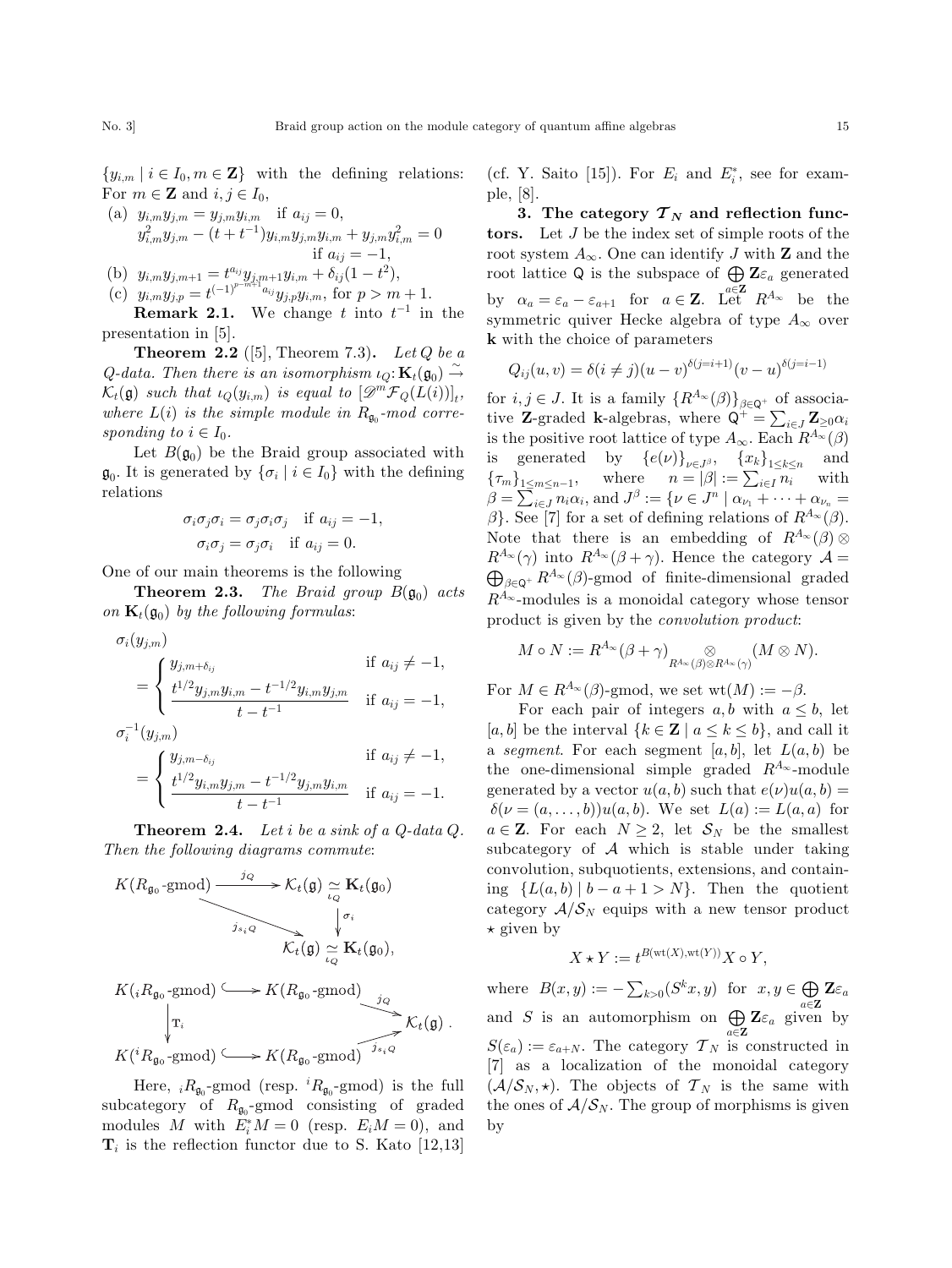$$
\operatorname{Hom}_{\mathcal{T}_\mathcal{N}}(X, Y) := \varinjlim_{\lambda, \mu} \operatorname{Hom}_{\mathcal{A}/\mathcal{S}_N}(X \circ P^\lambda, Y \circ P^\mu),
$$

where  $P^{\nu} := \circ_{a \in \mathbf{Z}} L(a, a + N - 1)^{\circ \nu_a}$  for  $\nu \in (\mathbf{Z}_{\geq 0})^{\oplus J}$ and the limit runs over all the pairs  $(\lambda, \mu)$  such that  $wt(X \circ P^{\lambda}) = wt(Y \circ P^{\mu})$ . It turns out that  $\mathcal{T}_N$  is an abelian rigid monoidal category with a tensor product  $\star$ . We denote the right dual (resp. left dual) of X by  $\mathscr{D}(X)$  (resp.  $\mathscr{D}^{-1}(X)$ ). Note that  $L(a, a +$  $(N-1) \simeq 1$  in  $\mathcal{T}_N$  for all  $a \in \mathbb{Z}$ . We have a chain of functors

$$
\mathcal{A} \xrightarrow{\mathcal{Q}_N} \mathcal{A}/\mathcal{S}_N \xrightarrow{\Upsilon_N} \mathcal{T}_N.
$$

The composition will be denoted by  $\Omega_N$ . Note that the Grothendieck ring  $K(\mathcal{T}_N)$  is a  $\mathbf{Z}[t^{\pm 1}]$ -algebra on which t acts by the grading shift.

From now on, let g be the affine Kac-Moody algebra of type  $A_{N-1}^{(1)}$ . We regard  $\mathcal{T}_N$  as a **Z**-graded lifting of  $\mathscr{C}_{\mathfrak{g}}^0$  as a rigid monoidal category. Indeed there exists a monoidal functor  $\mathcal{F}_N : \mathcal{T}_N \to \mathscr{C}^0_{\mathfrak{g}}$ which sends simples to simples. It induces an isomorphism of  $\mathbf{C}(t^{1/2})$ -algebras  $[\mathcal{F}_N]\!:\!\mathbf{C}(t^{1/2})\otimes_{\mathbf{Z}[t^{\pm 1}]}$  $K(\mathcal{T}_N) \stackrel{\sim}{\rightarrow} \mathcal{K}_t(\mathfrak{g})$  ([7], Theorem 4.33). Under the isomorphism, the generator  $y_{i,m}$  corresponds to  $[\mathscr{D}^m L(i)]$  for  $i \in \mathbb{Z}$ ,  $m \in \mathbb{Z}$ .

For a pair  $(M, N)$  of objects in a k-linear abelian monoidal category in which every object has a finite length, we denote by  $M\nabla N$  the head of  $M \otimes N$  and by  $M\Delta N$  the socle of  $M \otimes N$ , respectively.

We show that there is a family of autofunctors on  $\mathcal{T}_N$  which recover the braid group action on the quantum Grothendieck ring  $\mathcal{K}_t(\mathfrak{g})$ . For this purpose, we adjoin a formal object  $t^{1/2}$ **1** into  $\mathcal{T}_N$  such that  $t^{1/2}$ **1**  $\star$   $t^{1/2}$ **1**  $\simeq$  *t***1**. Then the grading shift by 1/2 of X is given by  $X \to t^{1/2} \mathbf{1} \star X$ .

**Theorem 3.1.** For  $i \in \mathbb{Z}$ , there exists a monoidal functor

$$
\mathscr{S}_i\text{: } \mathcal{T}_N \to \mathcal{T}_N
$$

satisfying

$$
\mathscr{S}_i(L(j)) \simeq \begin{cases} \mathscr{D}L(j) & \text{if } j \equiv_N i, \\ t^{1/2}(L(j+1)\nabla L(j)) & \text{if } j \equiv_N i \pm 1, \\ L(j) & otherwise. \end{cases}
$$

The functor  $\mathscr{S}_i$  has an inverse

$$
\mathscr{S}_i^{-1} \colon \mathcal{T}_N \to \mathcal{T}_N
$$

satisfying

$$
\mathscr{S}_i^{-1}(L(j)) \simeq \begin{cases} \mathscr{D}^{-1}L(j) & \text{if } j \equiv_N i, \\ t^{1/2}(L(j)\nabla L(j+1)) & \text{if } j \equiv_N i \pm 1, \\ L(j) & \text{otherwise.} \end{cases}
$$

Let us explain briefly how to construct the functors  $\mathscr{S}_i$ . For each  $j \in J$ , denote  $\overline{M}_j$  the  $R^{A_{\infty}}$ -module  $t^{-1}L(j+1, j+N-1)$  if  $j \equiv_N i$ ,  $t^{1/2}(L(j \mp 1)\nabla L(j))$  if  $j \equiv_N i \pm 1$  and  $L(j)$  otherwise. For each  $\beta \in \mathsf{Q}^+$  and  $\mu = (\mu_1, \ldots, \mu_m) \in J^{\beta}$ , set

$$
\Delta(\mu) = M_{\mu_1} \circ \cdots \circ M_{\mu_m}, \text{ and } \Delta(\beta) = \bigoplus_{\mu \in J^{\beta}} \Delta(\mu),
$$

where  $M_j$  is the affinization of  $\overline{M}_j$ . Then along a similar line with  $([11], \text{Section 4})$ , one can show that there exists a ring homomorphism

$$
(R^{A_{\infty}}(\beta))^{\mathrm{opp}} \rightarrow \mathrm{End}_{\mathcal{A}^{\mathrm{big}}/\mathcal{S}^{\mathrm{big}}_{N}}(\mathcal{Q}_{N}(\Delta(\beta))),
$$

where  $A^{\text{big}}/S_N^{\text{big}}$  is a quotient category of the category of graded  $R^{A_{\infty}}$ -modules which is defined in a similar way with  $A/S_N$  (see [7], Section 4.4). Let  $\mathcal{R}'_{\beta}: R^{A_{\infty}}(\beta)$ -gmod  $\rightarrow \mathcal{A}/\mathcal{S}_N$  be the restriction of a left adjoint of the functor  $\text{Hom}_{\mathcal{A}^{\text{big}}/\mathcal{S}_{N}^{\text{big}}}(\mathcal{Q}_{N}(\Delta(\beta)),-)$ . Then we obtain a monoidal functor  $\mathcal{R}: \mathcal{A} \to \mathcal{T}_N$ , the composition

$$
\mathcal{A} \xrightarrow{\bigoplus_{\beta \in \mathbb{Q}^+} \mathcal{R}'_\beta} \mathcal{A}/\mathcal{S}_N \xrightarrow{\Upsilon_N} \mathcal{T}_N.
$$

Note that the family  $\{\bar{M}_j\}_{j\in J}$  of objects in  $\mathcal{T}_N$ satisfies for any  $a \in J$  that (1)  $\bar{M}_a \star \bar{M}_{a+1} \star \cdots \star$  $\bar{M}_{a+N-1} \simeq 1$ , (2)  $\text{hd}(\bar{M}_a \star \bar{M}_{a+1} \star \cdots \star \bar{M}_{a+k-1}) \star$  $\overline{M}_{a+k}$  is not simple for  $1 \leq k \leq N-1$ , and (3)  $\mathscr{D}^2(\bar{M}_a) \simeq \bar{M}_{a+N}$ . A similar argument as the one in  $([9],$  Section 6.1) shows that there is a monoidal functor  $\mathscr{S}_i: \mathcal{T}_N \to \mathcal{T}_N$  such that  $\mathcal{R} \simeq \mathscr{S}_i \circ \Omega_N$ .

Recall that there is an automorphism  $T: \mathcal{T}_N \to$  $\mathcal{T}_N$  given by  $L(j) \mapsto L(j+1)$  for all  $j \in \mathbb{Z}$ . It satisfies that  $T^N \simeq \mathscr{D}^2$ . The functors  $\{\mathscr{S}_i \mid i \in \mathbf{Z}\}\$ satisfy the following properties.

Proposition 3.2. We have

- (i)  $\mathscr{S}_{i+1} \simeq T \circ \mathscr{S}_i \circ T^{-1}$  for  $i \in \mathbf{Z}$ ,
- (ii)  $\mathscr{S}_i \circ \mathscr{D} \simeq \mathscr{D} \circ \mathscr{S}_i$  for  $i \in \mathbf{Z}$ ,
- (iii)  $\mathscr{S}_i \simeq \mathscr{S}_{N+i}$  for  $i \in \mathbf{Z}$ ,
- (iv)  $\mathscr{S}_1 \mathscr{S}_2 \cdots \mathscr{S}_{N-1} \simeq T$ ,
- (v)  $\mathscr{S}_i \circ \mathscr{S}_j \simeq \mathscr{S}_i \circ \mathscr{S}_i$  for  $|i j| > 2$ ,
- (vi)  $\mathscr{S}_i \circ \mathscr{S}_{i+1} \circ \mathscr{S}_i \simeq \mathscr{S}_{i+1} \circ \mathscr{S}_i \circ \mathscr{S}_{i+1}$  for  $i \in \mathbf{Z}$ .

The family of functors  $\{\mathscr{S}_i\}_{1\leq i\leq N-1}$  recovers the braid group action in Theorem 2.3 in the case of type  $A_{N-1}$ .

**Theorem 3.3.** For each  $1 \le i \le N-1$  the  $\mathbf{Z}[t^{\pm 1/2}]$ -algebra automorphism on  $K(\mathcal{T}_N)$  induced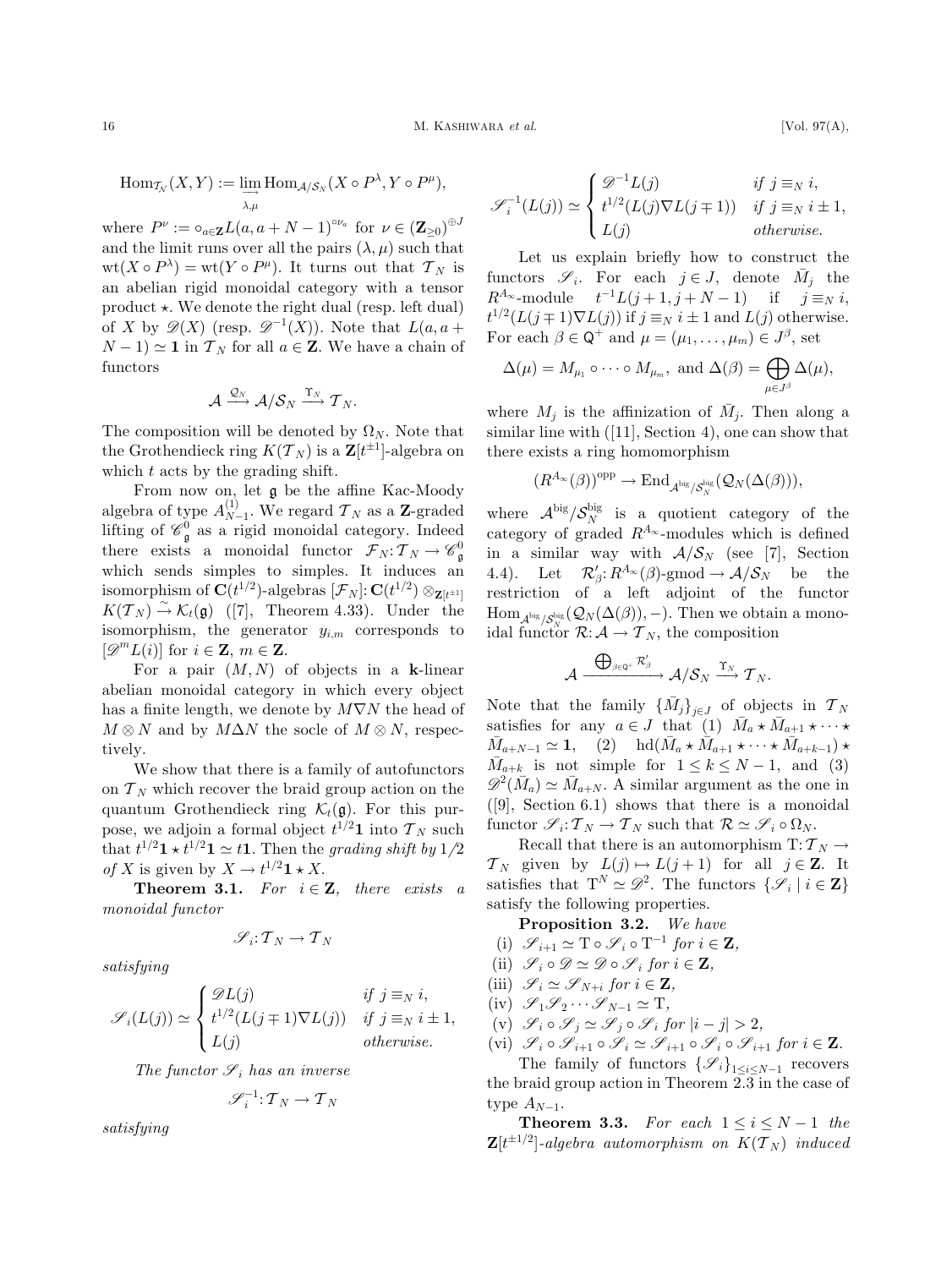by  $\mathscr{S}_i$  is equal to  $\sigma_i$  in Theorem 2.3 under the  $isomorphism\ [\mathcal{F}_N] \colon \mathbf{C}(t^{1/2}) \otimes_{\mathbf{Z}[t^{\pm 1}]} K(\mathcal{T}_N) \overset{\sim}{\rightarrow} \mathcal{K}_t(\mathfrak{g}).$ 

4. Reflections by root modules. Recall that for each pair of non-zero modules  $(X, Y)$  of A, there exists a distinguished nonzero morphism  ${\bf r}_{X,Y} : t^{\Lambda(X,Y)} X \circ Y \to Y \circ X$  called the *r-matrix* [7]. Here, t is the grading shift functor. We have  $\Omega_N(\mathbf{r}_{X,Y}): t^{\Lambda_N(X,Y)}X \star Y \to Y \star X$  in  $\mathcal{T}_N$ , where  $\Lambda_N(X, Y) = \Lambda(X, Y) - B(\text{wt}(X), \text{wt}(Y))$  +  $B({\rm wt}(Y),{\rm wt}(X)).$ 

For a pair  $(X, Y)$  of objects in  $\mathcal{T}_N$ , set

$$
\mathfrak{d}(X,Y) := \frac{1}{2} (\Lambda_N(X,Y) + \Lambda_N(Y,X)).
$$

Note that  $\mathfrak{d}(X,Y) = \frac{1}{2}(\Lambda(X,Y) + \Lambda(Y,X))$  if  $\Omega(\mathbf{r}_{X,Y}) \neq 0.$ 

A simple object  $X$  in an abelian monoidal category is called *real* if  $X \otimes X$  is simple. A real simple object  $L$  in  $\mathcal{T}_N$  is called a *root module* if

$$
\mathfrak{d}(L, \mathcal{D}^k(L)) = \delta(k = \pm 1).
$$

For example, the objects  $L(a, b)$  with  $b - a + 1 <$  $N$  are root modules. If  $L$  is a root module, then  $\mathscr{D}(L)$ ,  $\mathscr{D}^{-1}(L)$  and  $\mathscr{S}_i(L)$  for  $i \in \mathbb{Z}$  are root modules.

The following is the main theorem of this section.

**Theorem 4.1.** Let  $X$  be a simple object in  $\mathcal{T}_N$ . For  $i \in \mathbf{Z}$ , if

$$
\mathfrak{d}(\mathcal{D}^k(L(i)),X) = n\delta(k=a)
$$

for some  $n > 0$  and  $a \in \mathbf{Z}$ , then

$$
\mathscr{S}_i(X)\simeq \left(\mathscr{D}^aL(i)\right)^{\circ n}\nabla X
$$

up to a multiple of a power of t.

The following is one of the applications of Theorem 4.1.

**Theorem 4.2.** Let  $[L]$  belongs to the orbit of  $L(i)$  for some  $1 \leq i \leq N - 1$  under the braid group  $B(A_{N-1})$  action in Theorem 2.3. Then there is an automorphism  $s_L$  on  $K(\mathcal{T}_N)$  such that

- (a)  $s_{L(i)} = s_i$  for  $1 \le i \le N 1$ .
- (b)  $s_{(s_L(L'))} = s_L \circ s_{L'} \circ s_L^{-1}$  if L' also satisfies the condition in the theorem.
- (c)  $s_{\mathscr{D}^{a}L} = s_L$  for all  $a \in \mathbf{Z}$ .
- (d)  $s_L([X]) = [(\mathscr{D}^a L)^{on} \nabla X]$  up to a power of t, if  $\mathfrak{d}(\mathscr{D}^k L,X) = n\delta(k=a)$  for some  $n \geq 0$  and  $a \in \mathbf{Z}$ .

**5. Conjectures.** Let  $U_q(\mathfrak{g})$  be an arbitrary quantum affine algebra. We say that a real simple module L in  $\mathscr{C}_{\mathfrak{g}}^0$  is a *root module* if  $\mathfrak{d}(\mathscr{D}^kM,M)$  =  $\delta(k = \pm 1)$  for any k.

**Conjecture.** For any root module  $L \in \mathscr{C}_{\mathfrak{g}}^0$ , there exists a monoidal autofunctor  $\mathscr{S}_L$  of  $\mathscr{C}_{\mathfrak{g}}^0$  which satisfies the following conditions:

- (a)  $\mathscr{S}_L$  satisfies similar properties in Theorem 4.1 and Theorem 4.2.
- (b) (Braid relation) For root modules  $L$  and  $L'$ , (1) if  $\mathfrak{d}(\mathcal{D}^k L, L') = 0$  for any  $k \in \mathbb{Z}$ , then

$$
\mathscr{S}_L\circ\mathscr{S}_{L'}\simeq\mathscr{S}_{L'}\circ\mathscr{S}_L,
$$

(2) if  $\mathfrak{d}(\mathscr{D}^k L, L') = \delta(k = 0)$  for any  $k \in \mathbb{Z}$ , then

 $\mathscr{S}_L \circ \mathscr{S}_L \circ \mathscr{S}_L \simeq \mathscr{S}_{L'} \circ \mathscr{S}_L \circ \mathscr{S}_{L'}$ 

(c) Let Q be a Q-data, and  $L := \mathcal{F}_Q(L(i))$ . Then the automorphism of  $\mathcal{K}_t(\mathfrak{g})$  induced by  $\mathscr{S}_L$ coincides with  $\sigma_i$ , i.e., the following diagram commutes:

$$
\mathbf{K}_{t}(\mathfrak{g}_{0}) \xrightarrow[\iota_{Q}]{} \mathcal{K}_{t}(\mathfrak{g})
$$
\n
$$
\sigma_{i} \downarrow \qquad \mathcal{S}_{L} \downarrow
$$
\n
$$
\mathbf{K}_{t}(\mathfrak{g}_{0}) \xrightarrow[\iota_{Q}]{} \mathcal{K}_{t}(\mathfrak{g}).
$$

Acknowledgement. The research of Kashiwara was supported by Grant-in-Aid for Scientific Research (B) 15H03608, Japan Society for the Promotion of Science, the research of Kim was supported by the National Research Foundation of Korea(NRF) Grant funded by the Korea government(MSIP) (NRF-2017R1C1B2007824) and the research of Oh was supported by the Ministry of Education of the Republic of Korea and the NRF of Korea (NRF-2019R1A2C4069647).

## References

- [ 1 ] R. Fujita, Affine highest weight categories and quantum affine Schur-Weyl duality of Dynkin quiver types, arXiv:1710.11288.
- [ 2 ] R. Fujita, Geometric realization of Dynkin quiver type quantum affine Schur-Weyl duality, Int. Math. Res. Not. IMRN 22 (2020), 8353–8386.
- [ 3 ] D. Hernandez, Algebraic approach to  $q, t$ -characters, Adv. Math. 187 (2004), no. 1, 1–52.
- [4] D. Hernandez and B. Leclerc, Cluster algebras and quantum affine algebras, Duke Math. J. 154 (2010), no. 2, 265–341.
- [ 5 ] D. Hernandez and B. Leclerc, Quantum Grothendieck rings and derived Hall algebras, J. Reine Angew. Math. 701 (2015), 77–126.
- $[$  6  $]$   $\,$  S.-J. Kang, M. Kashiwara and M. Kim, Symmetric quiver Hecke algebras and R-matrices of quantum affine algebras, II, Duke Math. J. 164 (2015), no. 8, 1549–1602.